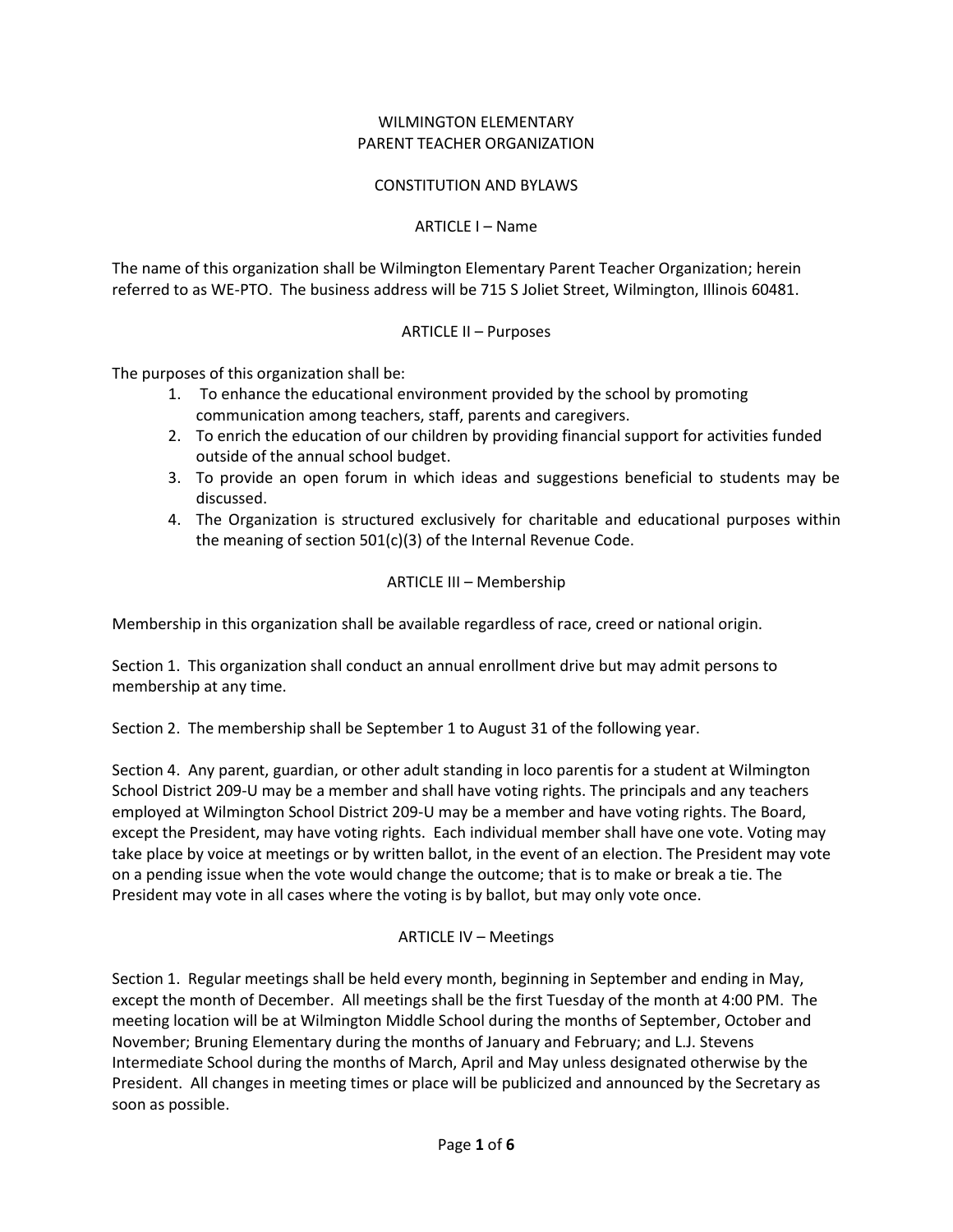Section 2. Special meetings can be called by the President or by the written request of four members of the organization (including one officer). The purpose of the meeting shall be stated in the call or letter. Unless it is an emergency meeting, the meeting shall be publicized to members at least 3 days prior, by online communication.

Section 3. The Budget meeting will be held in May after the monthly WE-PTO meeting. The time and place will be publicized and announced by the Secretary as soon as possible. Each grade level has the choice to assign one representative for that grade to represent them at the budget meeting. In order to vote, you must meet the voting criteria in of Article III (4).

Section 4. Six members, including at least two officers shall constitute a quorum for the transaction of business at any general meeting, special meeting or budget meeting of this organization.

## ARTICLE V – Officers

Section 1. The officers of the organization shall be a President, three Vice Presidents (one representing each school), Treasurer and Secretary.

Section 2. To be eligible for election to an office of the organization, a member must have been a current member for at least one year, attended a minimum of two meetings the previous year and must have agreed to be a candidate for the office. Exceptions will be at the discretion of the current Executive Board. If any unfilled positions after the March meeting, nominations will continue at subsequent meetings.

Section 3. All officers shall be nominated pursuant to ARTICLE VI(3)(b), at the March general meeting. A verbal acceptance of nomination will be acceptable if unable to be present at the March meeting. Officers will be elected by secret ballot at the April meeting if more than one candidate is running. A majority vote is required of the members attending the meeting. A quorum must be present.

Section 4. The tenure of the officers shall be two years. The term shall begin upon the election of the officer and shall end upon the election of the officer's successor. An officer shall not serve more than two consecutive full terms in the same office unless the position is unopposed. The current officer can choose to accept another term or the current Executive Board will assume responsibilities of such position until the position can be filled.

Section 5. All officers shall deliver to their successors all official material within 10 days before the meeting at which time successors take office. The successor will take office at the beginning of the following school year.

Section 6. Vacancies occurring in any office shall be filled by majority vote of the remaining Executive Board members. Notice of the election must be given.

Section 7. The Executive Board shall consist of the President, three Vice Presidents, Treasurer and Secretary, as well as the building principals from each school.

Section 8. The powers and duties of the officers shall be as follows: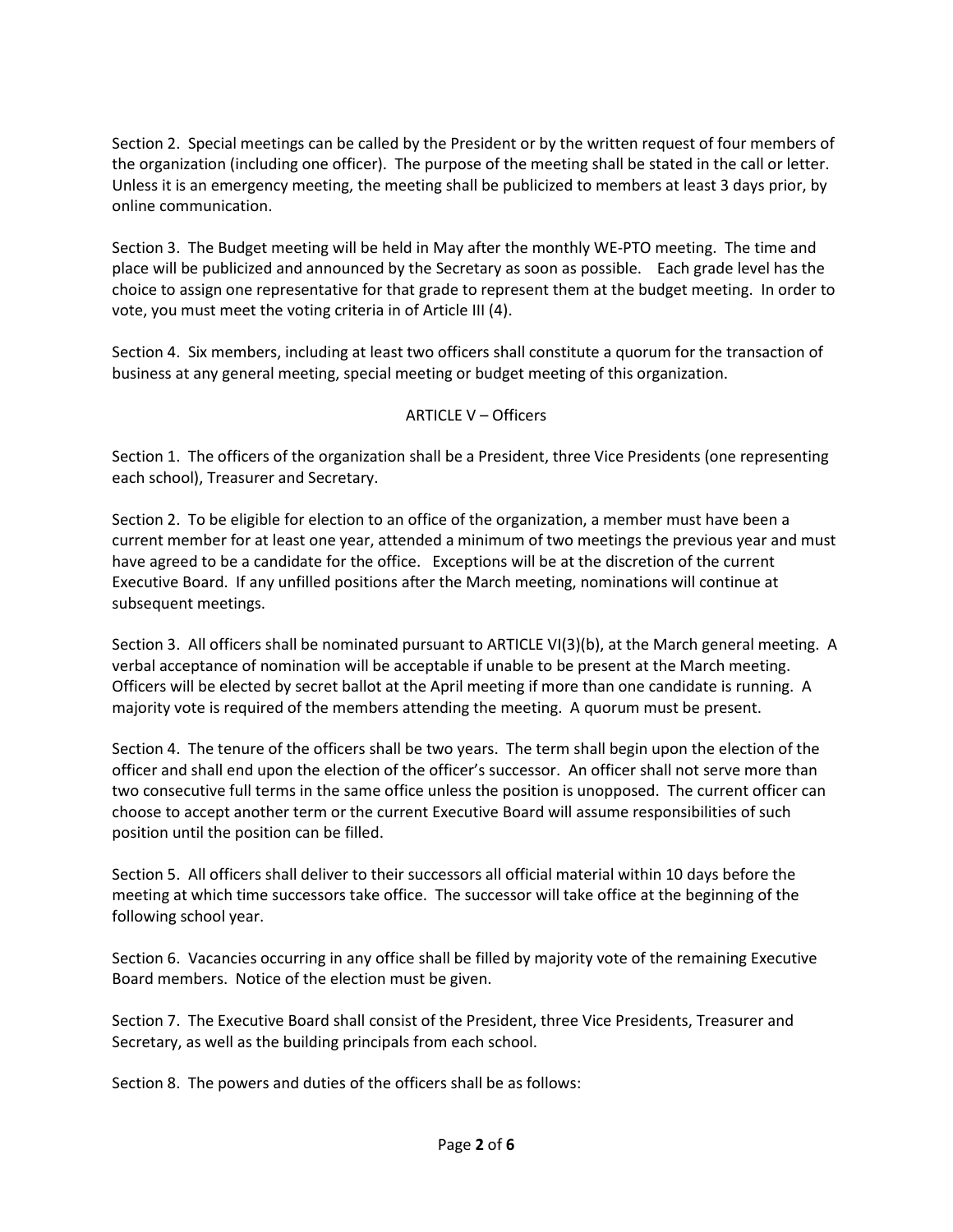- President The President shall be the principal representative and spokesperson for the organization; preside at all general meetings and Executive Board meetings; help coordinate work of officers, committees, and volunteers to achieve the stated goal; and otherwise carry out duties customarily associated with the office of President.
- Vice President There shall be three Vice Presidents. Each Vice President shall be charged with representing his or her respective school – Bruning Elementary School, L.J. Stevens Intermediate School and Wilmington Middle School. In the absence of the President, the Vice President of the hosting school shall preside at the general and Executive Board meetings. The Vice President shall assist the President in the duties of that office, as requested by the President. Additional duties will include: collecting/distributing this organization's mail to the intended recipient every week and attend or select a representative to attend the Open House in order to represent this organization. If there is no chairperson for a fundraiser, a Vice President will need to chair the fundraiser.
- Secretary The Secretary shall keep an accurate record of the general and Executive Board meetings and shall prepare and submit minutes for approval. The Secretary shall be the custodian of all official records and files of the organization. The Secretary must also maintain a current and accurate membership list and attendance records. The Secretary shall update the bulletin boards at the schools as well as submit information to the school website each month. A monthly newsletter shall be prepared for all parents. Chairpersons shall submit information to the newsletter. Any additional information to be sent home shall be cleared by the President or Principal(s) and a copy shall be kept on record with the Secretary.
- Treasurer The Treasurer shall be the principal accounting and financial officer of the organization. The Treasurer shall: (a) have charge of and be responsible for the maintenance of adequate financial records for the organization; (b) have charge and custody of all funds of the organization, and be responsible for the receipt and disbursement thereof; and (c) perform all the duties incident to the office of Treasurer and such other duties as may be assigned by the President or the Executive Committee. The Treasurer must submit a written financial statement at each monthly general meeting for membership approval and present all current year records to the Auditor upon request.

Section 9. An Officer may be removed from office only after the following four steps have been completed.

- 1. A written complaint requesting review of an officer's misconduct shall be presented to an Executive Board member. The complaint shall include a description and evidence supporting the complaint.
- 2. The officer in question must be given notice and can appeal to the Executive Board one time.
- 3. The Executive Board shall meet to review the complaint. Notice of the meeting must be given. A minimum of three principals, two officers and the officer in question must be present (if the officer in question chooses to be present).
- 4. A vote shall be taken. If three principals and a minimum of two officers vote in favor of the removal, then the officer shall be removed.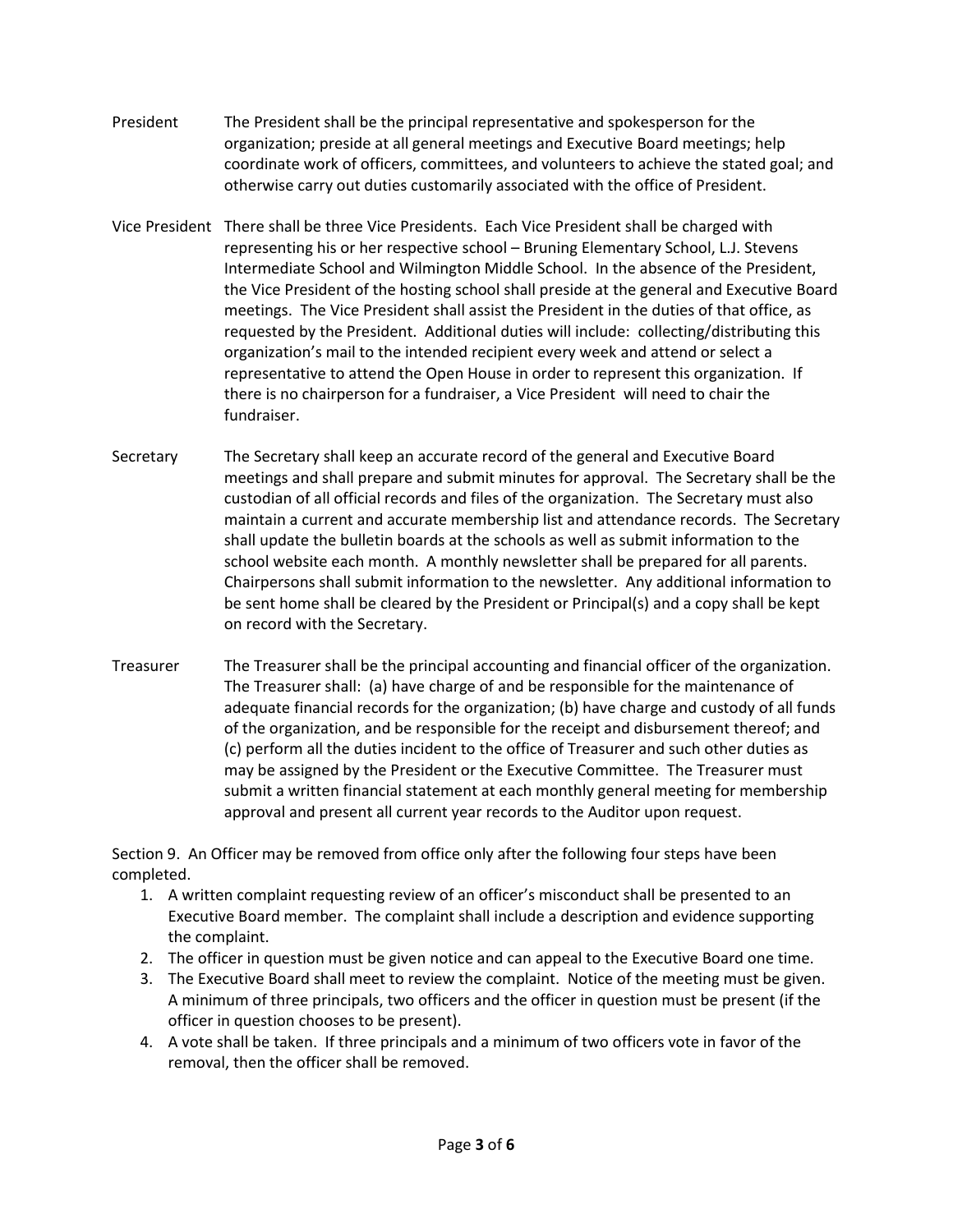Disciplinary action is at the discretion of the Executive Board and shall be placed in writing and signed by the officer in question as well as those in attendance at the meeting. Vacancy of the office shall follow the guidelines set forth in Article V (6).

# ARTICLE VI – Committees

Section 1. The Executive Board may appoint Committee Chairpersons to head any committee that the membership deems will promote the goals of the organization.

Section 2. The Chairperson of each committee shall present a plan of work and expenditures to the Executive Board and no committee work shall be undertaken without Board approval. Chairpersons may select their own committee members.

Section 3. The Standing Committees shall be as follows:

- A. Auditing An audit shall be done when changing office of the treasurer.
- B. Nominations This committee shall exist if membership is equal to or greater than 50 members or at the discretion of the president. The Nominating Committee shall consist of five members. The Executive Board shall appoint two members and three members will be elected by the membership at the regular March meeting. The nominating committee shall select at least one nominee per office who has consented to serve if elected, and report to the membership at the regular April meeting. Following the nominations made by the committee, the President will open the floor for additional nominations. After nominations have been closed, the election will proceed. See Article V(3).

## ARTICLE VI – Finances

Section 1. All checks written for more than \$1,000.00 shall require two signatures; the Treasurer's and the President's.

Section 2. All bank documents must be updated by September  $1<sup>st</sup>$  to reflect the new officers.

Section 3. Disbursements – Reimbursement requests should be submitted to the Treasurer within 30 days of the incurred expense or three weeks prior to the end of the fiscal year, whichever comes first. An exception will be made for teacher's allocation disbursements which must be submitted prior to April 30<sup>th</sup> of the current fiscal year. All requests for funds must be accompanied by appropriate receipts or invoices.

Section 4. Request for Funds – Any miscellaneous expenditures of less than \$75.00 can be approved by the President and one other Executive Board Member. If the request for additional funds is greater than \$75.00and not already allocated in the budget, the requestor must attend the meeting or submit the request in writing to the President prior to the meeting. The request will be submitted at that meeting. The request will then be voted on at the next subsequent regular meeting. Funds might not be available until the end of the school year.

# ARTICLE VII – Authority

Section 1. This organization shall be governed by these bylaws and the standing rules of the organization.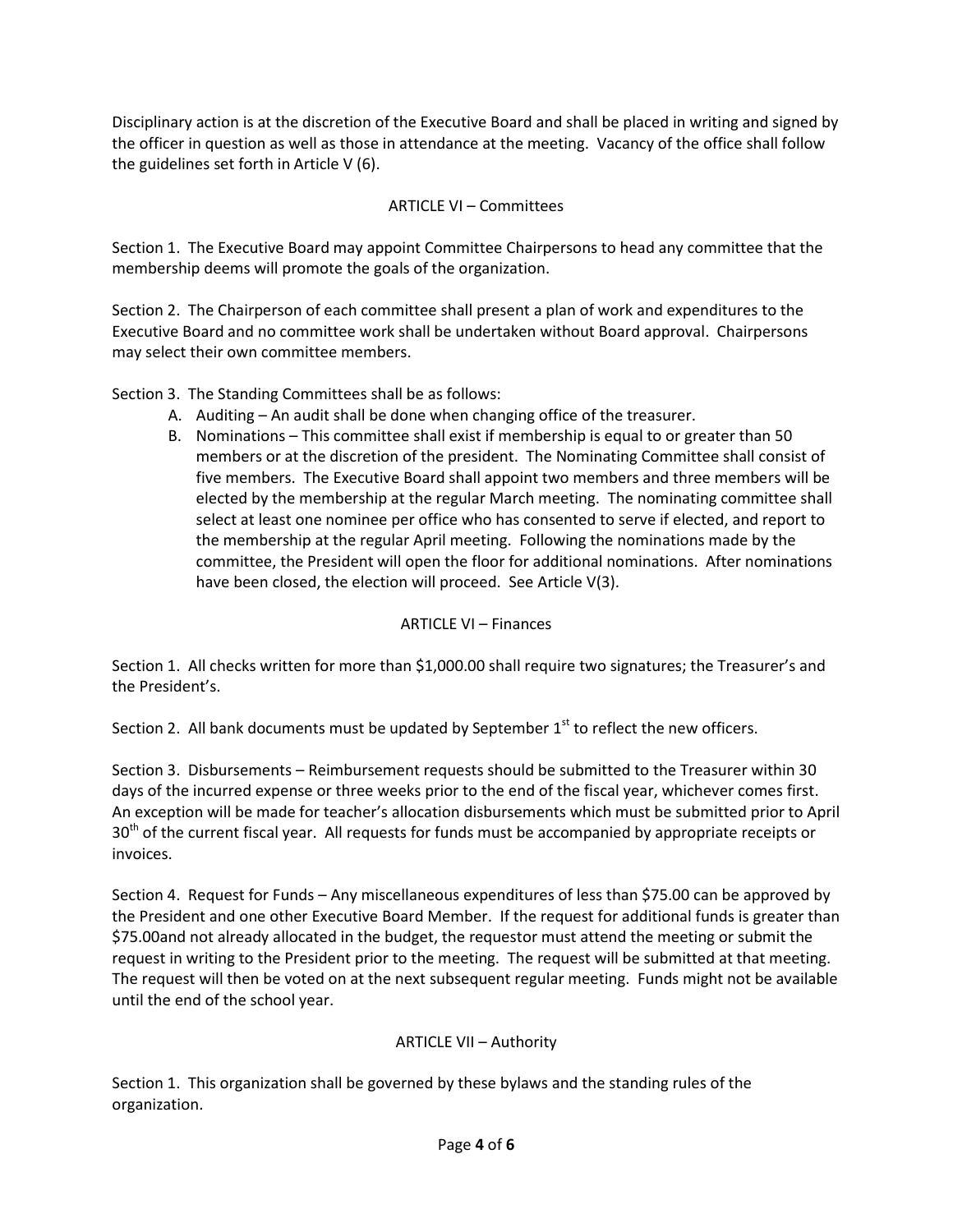Section 2. *'Roberts Rules of Order'* shall be the parliamentary authority for the organization on matters not governed by the bylaws and standing rules.

## ARTICLE IX – Amendments

Section 1. Proposed amendments to these bylaws may be submitted by the Executive Board or by written petition signed by at least two current members and the secretary and submitted at a regular meeting.

Section 2. The proposed amendment change will be voted on at the next regular meeting. A two-thirds vote of the members present shall be required for adoption of the proposed amendment.

Section 3. Unless otherwise provided for, the amendment shall take effect immediately upon adoption.

## ARTICLE X – Miscellaneous

Section 1. This organization shall be noncommercial, nonsectarian and nonpartisan and shall not directly or indirectly intervene in any way, including the publishing and distribution of statements, in any political campaign on behalf of or in opposition to any candidate for public office.

Section 2. This organization shall cooperate with the schools to support the improvement of education in ways that will not interfere with the administration of the schools and shall not seek to control their policies.

Section 3. This organization may cooperate with other organizations and agencies concerned with child welfare, but persons representing the organization in such matters shall make no commitments that bind the organization.

## ARTICLE XI – Dissolution

In the event that the Executive Board and the current membership decide to disband the organization, a WRITTEN motion must be read at a regular monthly meeting by the current President. The motion will be voted upon at the NEXT regular monthly meeting. A two-thirds majority must vote in favor of the dissolution. Any funds or assets remaining after all outstanding bills have been paid will be divided in proportion to student enrollment and distributed to Bruning Elementary School, L.J. Stevens Intermediate School and Wilmington Middle School in the care of the current building principal.

Upon the dissolution of the Association, the Association shall, after paying or making provisions for the payment of all the liabilities of the Association, dispose of all the assets of the Association exclusively for the purposes of the Association in such manner, or to such organization(s) organized and operated exclusively for charitable, education, religious or scientific purposes as shall at the time qualify as an exempt organization(s) under section 501(c)(3) of the Internal Revenue Code of 1986 (or the corresponding provision of any future United States Internal Revenue Law), as the board of Trustees shall determine. Any such assets not so disposed of shall be disposed of by the Court of Common Pleas of the county in which the principal office of the Association is then located, exclusively for such purposes or to such organization(s), as said court shall determine, which are organized and operated exclusively for such purposes.